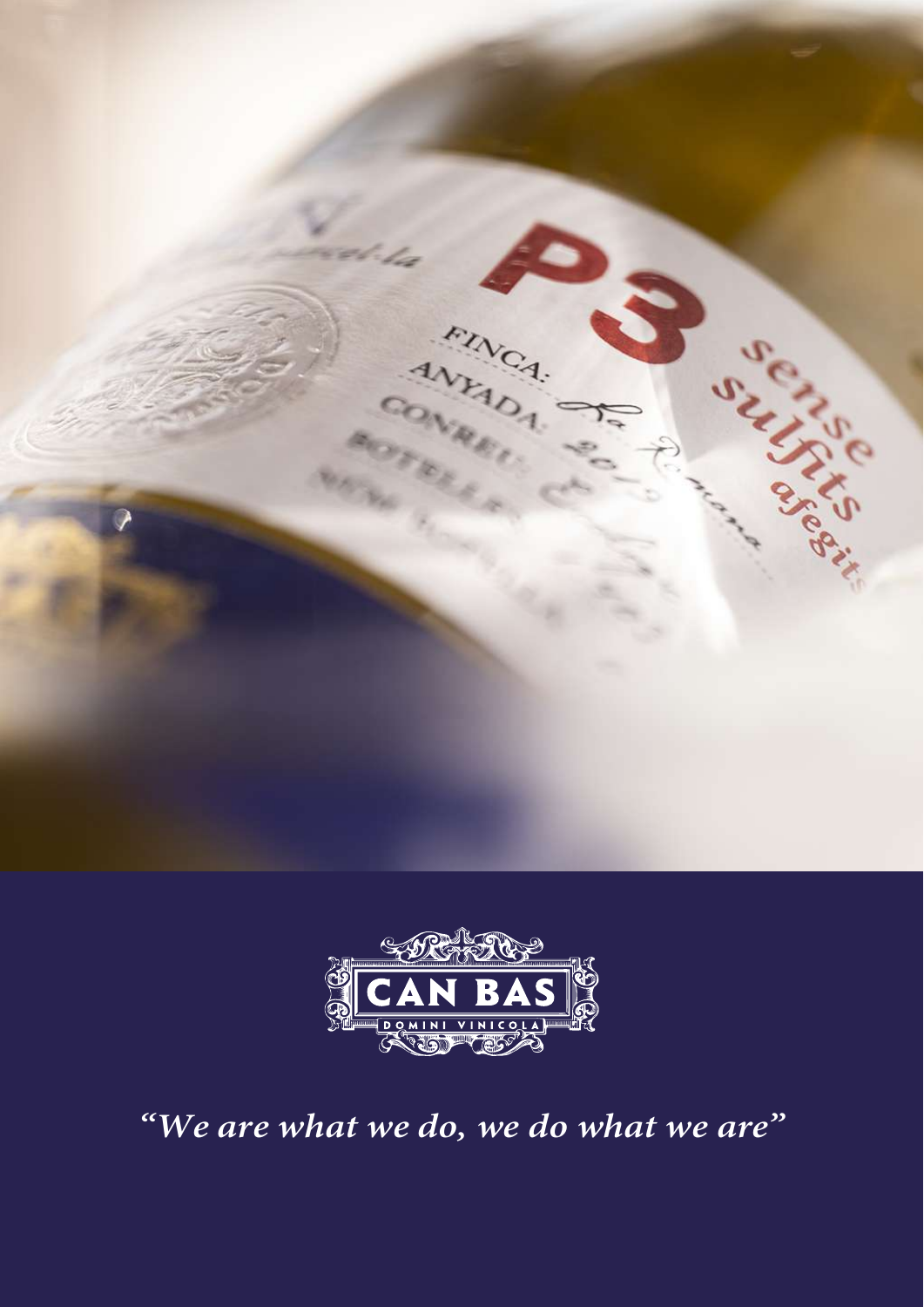

D'ORIGEA 700% XAF

### CAN BAS D'ORIGEN P3 2019 XAREL·LO

### **D'ORIGEN is a collection of monovarietal organic wines coming from selected plots of a single vineyard. Highly expressive, they reveal the importance of their origin, the typicity of the domain and**  its terroir as well as the specificity of the vintage year.



**Designation of origin Subarea Grape variety** DO Penedès Costers de l'Anoia 100% Xarel·lo

**Vintage 2019:** 2019 was characterized by a slightly rainy winter and spring with mild temperatures resulting in a late vine budding. Summer was warm with temperatures over average in June. The harvest came later than previous years globally without raining. The Xarel·lo could thus reach its optimum ripening and concentration to provide the maximum balance to allow the elaboration of long ageing potential wines.

**Harvest 2019:** La Romana, the plot number 3 of our estate has been harvested on the  $24<sup>th</sup>$  of September. To preserve the grapes from bursting and allow a first selection in the vineyard, the grapes are handpicked, collected in small boxes and then refrigerated for 24 hours.

Winemaking: After the refrigeration, a second selection is made on the sorting table in the cellar. Skin maceration is made during 3 hours in the press itself. CAN BAS D'ORIGEN P3 natural is made with free run must, in other words, the must obtained before the pressing. The wine is then settled after 36 hours. Alcoholic fermentation in two 500-liter French oak barrels of first or second use at a controlled temperature. The wine age on its lees for 6 months with periodical *battonage* and is then bottled without any filtering. No sulfites either any other products are added during winemaking.t

**Tasting Note:** CAN BAS D'ORIGEN P3 natural is a clean and bright wine. Pale gold and bright in color with golden hues. On the nose, a strong bouquet featuring ripen white fruit (apple and pear) with hints of vanilla and coconut from the barrel. The nose shows tones of fennel and Mediterranean herbs. This Xarel·lo is broad on the entry withan extraordinary well-balanced acidity and along-lasting and refreshing after taste.

**Food Pairing:** CAN BAS D'ORIGEN P3 natural is a very versatile wine, ideal to enjoy on its ownat any occasion. Excellent for a great aperitif, this wine also combines perfectly with white meat dishes, rice, seafood, and diverse types of fishes. It perfectly matches with cold meats, dishes cooked with truffle, soft cheese and Asian cuisine.

Service: Uncork it before serving at an ideal temperature of 8°C.

**Storing:** We recommend storing CAN BAS D'ORIGEN P3 natural in a wine refrigerator or in a room with a steady temperature. Humidity must be constant, no lower than 70%.

The wine has an ageing potential of approximately 2 to 3 years.

#### **Technical characteristics**

**Yield** 15314 kg / ac **Bottles produced** 1403 **Vineyard planted in** 1958 **Analytical data**

**Alcohol content** 14.48 % Vol **Total acidity (tartaric acid)** 7,1 g/l **Residual sugar** 0,32 g/l